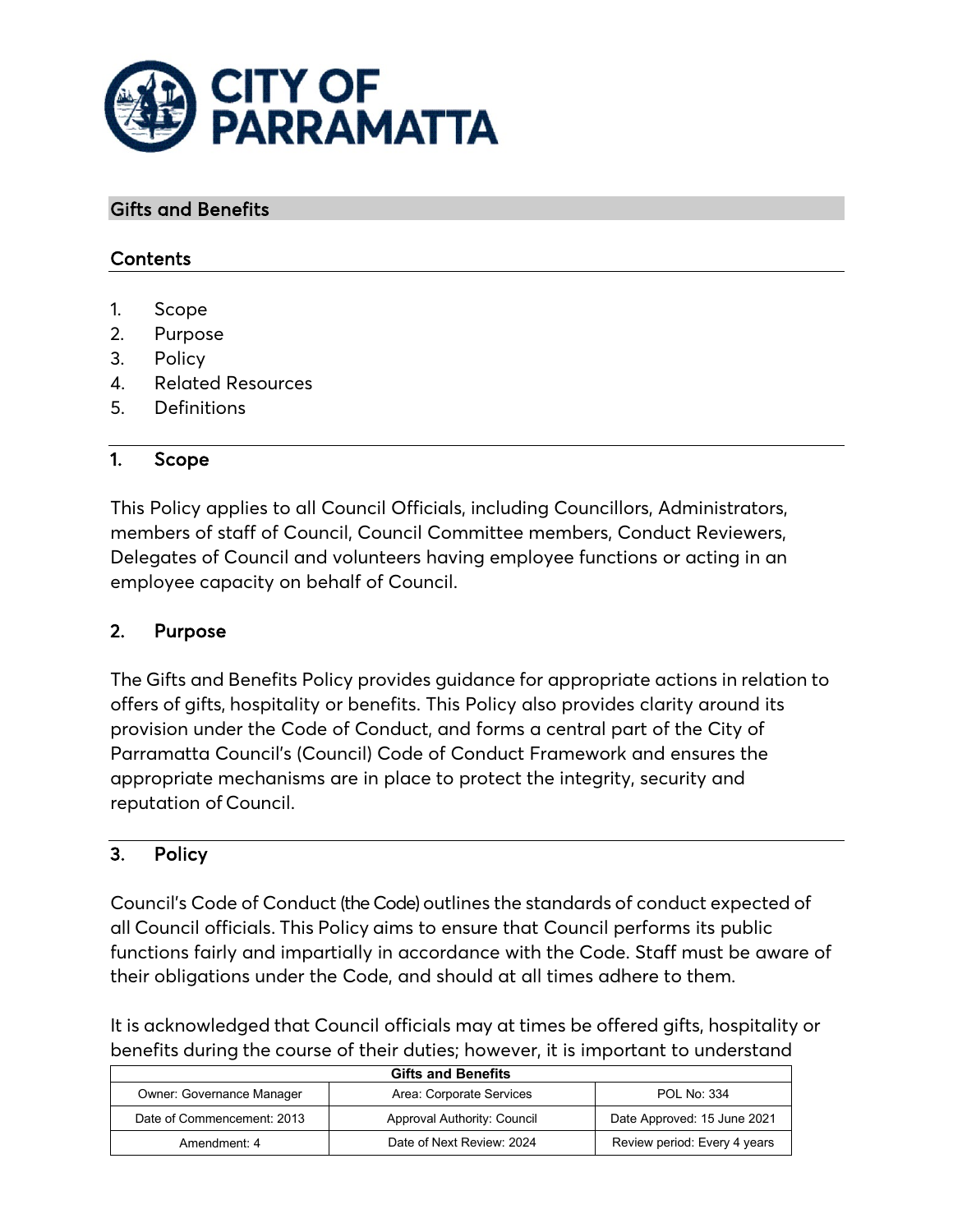

that the offering and or acceptance of such items may give the impression that Council has been unduly influenced in its decision making process, or is providing preferential treatment to individuals or organisations, giving rise to an actual, perceived or potential conflict ofinterest.

Council officials should never expect to get anything extra for doing what they are appointed to do. Council officials must not seek or accept any payment, gift or benefit intended or likely to influence them, or that could reasonably be perceived by an impartial observer as intended or likely to influence them:

- To act in a particular way (including making a particular decision)
- To fail to act in a particular circumstance
- To otherwise deviate from the proper exercise of official duties.
- To influence others from the proper exercise of official duties.

Council officials must avoid situations in which the appearance may be created that any person or organisation, through the provision of hospitality and other gifts or benefits of any kind, is securing or attempting to secure a favour from that Council official and Council.

Any offer or acceptance of a gift, hospitality or benefit of any value must be disclosed using the Gift and Benefit Disclosure Form and recorded in Council's Gifts and Benefits Register.

In accordance with the Code, you must not:

- Seek or accept a bribe or other improper inducement;
- Seek gift or benefits of any kind;
- Accept any gift or benefit that may create a sense of obligation on your part, or may be perceived to be intended or likely to influence you in carrying out your public duty;
- Accept any gift or benefit of more than token value, unless the gift or benefit cannot reasonably be refused or returned (if the gift or benefit cannot reasonably refused or returned, it must be surrendered to the Council, unless the nature of the gift makes this impractical);
- Accept an offer of cash or cash-like gift (cash-like gifts include, but are not limited to, gift vouchers, credit cards, debit cards with credit on them,

| <b>Gifts and Benefits</b>        |                             |                              |
|----------------------------------|-----------------------------|------------------------------|
| <b>Owner: Governance Manager</b> | Area: Corporate Services    | <b>POL No: 334</b>           |
| Date of Commencement: 2013       | Approval Authority: Council | Date Approved: 15 June 2021  |
| Amendment: 4                     | Date of Next Review: 2024   | Review period: Every 4 years |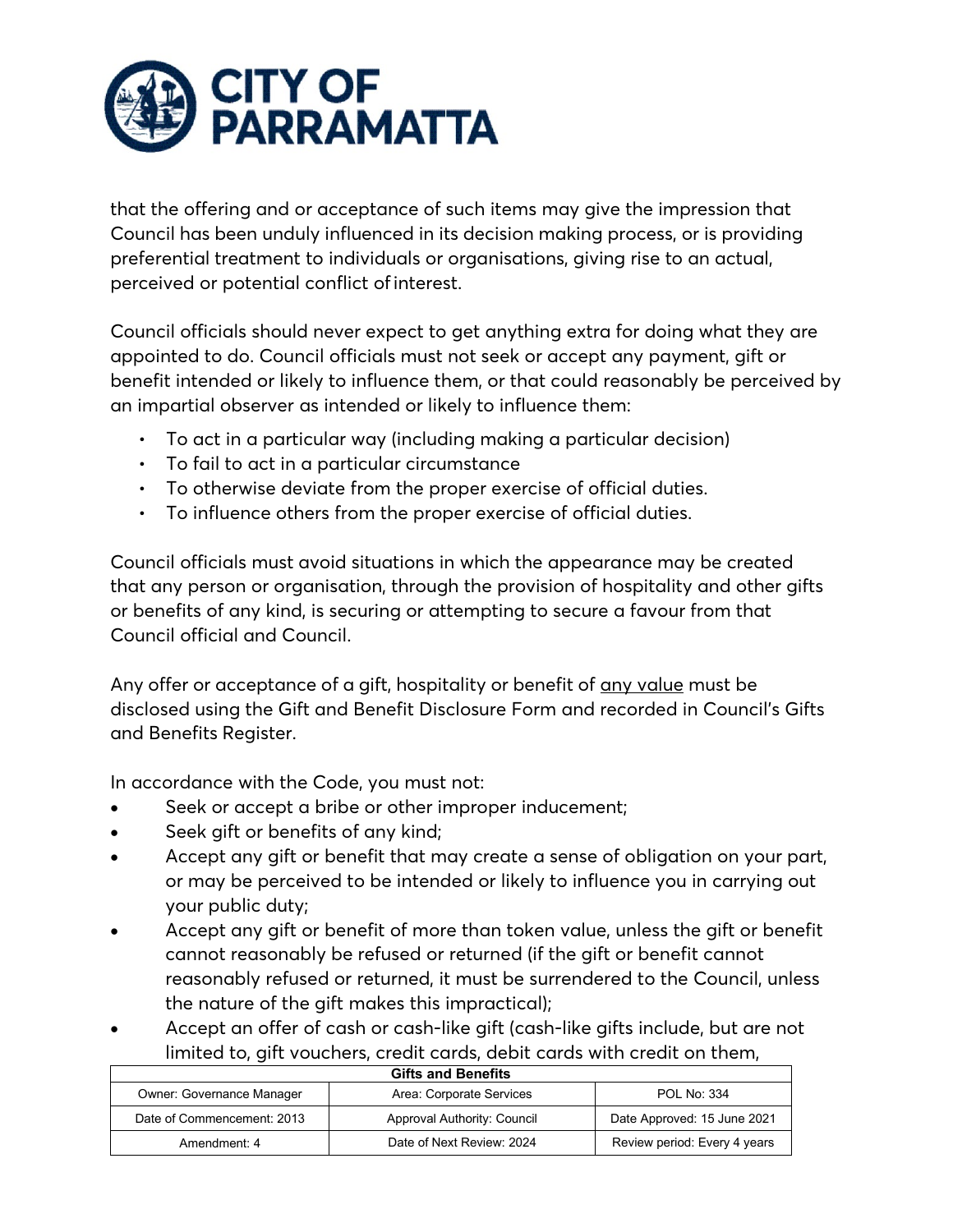

prepayments such as phone or internet credit, lottery tickets, memberships or entitlements to discounts that are not available to the public or a broad class of persons) regardless of the amount;

- Participate in competitions for prizes where eligibility is based on Council being in, or entering into, a customer-supplier relationship with the competition organizer;
- Personally benefit from reward points programs when purchasing on behalf of Council.

In addition to the requirements in the Code of Conduct, the following applies:

- Immediate family members or relatives must not accept gifts, hospitality or benefits on your behalf.
- You must not use your position to influence others or take advantage of your status or position in the performance of your duties in order to obtain private benefit for yourself or somebody else.
- Any suspected bribery attempts, including the offer of cash or a cash-like gift, must be reported to the Chief Executive Officer immediately. The Chief Executive Officer will inform the Independent Commission Against Corruption (in accordance with the *Independent Commission Against Corruption Act 1988*) and the Police, if appropriate.

Councillors must also consider their disclosure obligations when completing their Disclosures of Interest and Other Matters Return required under the Code of Conduct, supported by section 440 of the *Local Government Act*. If the value or cumulative value of gifts, hospitality or benefits, from one donor should exceed the amount of \$500 in the return year, the Gifts Section of the Return Form must be completed by the recipient, in addition to the recipient making the declaration of such gifts or benefits in Council's Gifts and BenefitsRegister (please see Schedule 1 of the Code of Conduct for more information).

## **3.1** Token gifts, hospitality or benefits

Whilst the Code of Conduct allows the acceptance of gifts and benefits of token value, Council officials are encouraged not to accept gifts, hospitality or other benefits of any kind. Any offer and/or acceptance of a gift of any kind must be

| <b>Gifts and Benefits</b>        |                             |                              |
|----------------------------------|-----------------------------|------------------------------|
| <b>Owner: Governance Manager</b> | Area: Corporate Services    | <b>POL No: 334</b>           |
| Date of Commencement: 2013       | Approval Authority: Council | Date Approved: 15 June 2021  |
| Amendment: 4                     | Date of Next Review: 2024   | Review period: Every 4 years |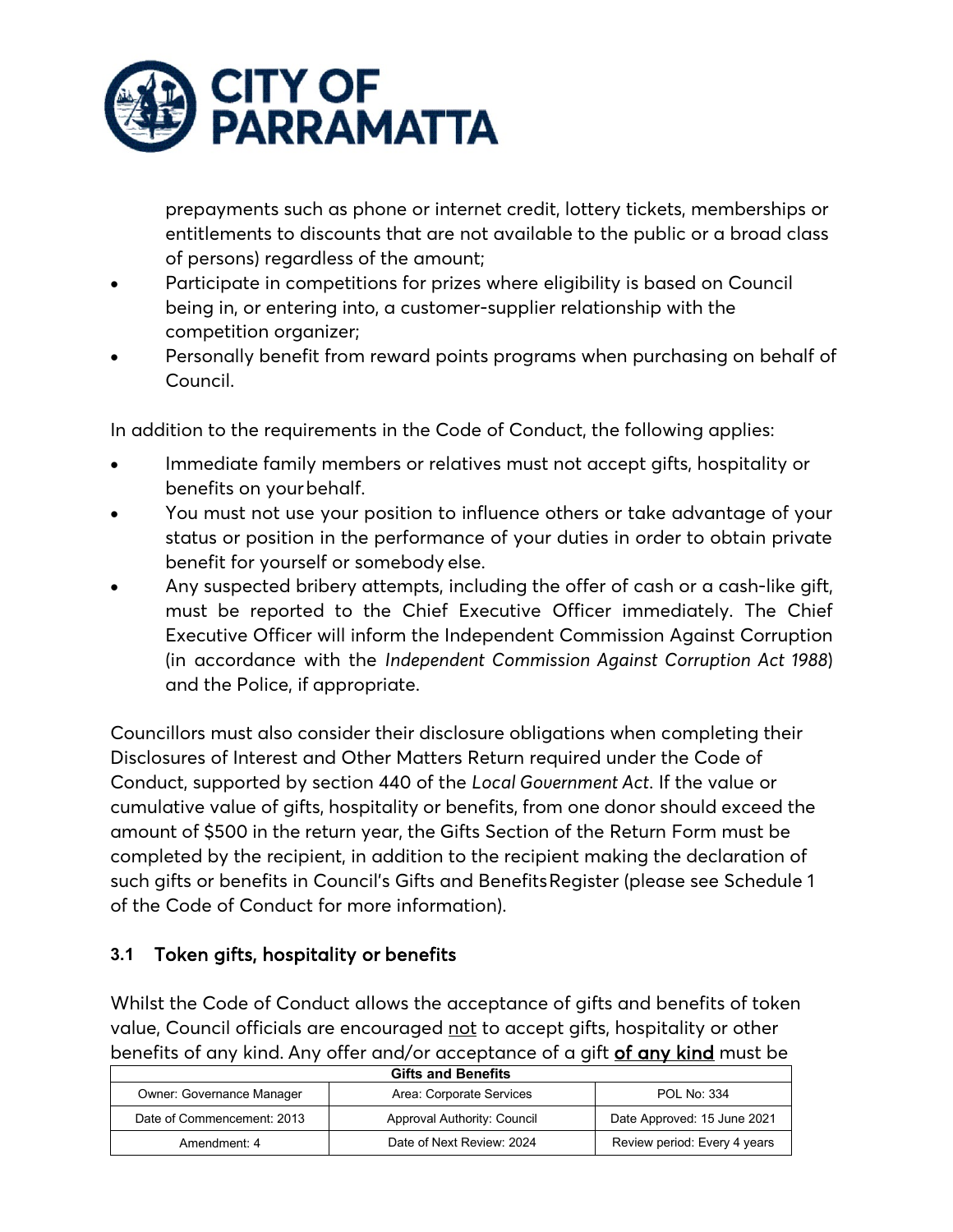

declared using Council's Gifts and Benefits Disclosure Form for recording in the Gifts and Benefits Register.

Additionally, Council officials should be aware of repeated offers of token gifts from the same source, which can cumulatively amount to more than token value, and indicate a deliberate intent to secure favorable treatment from Council. Repeated offers of gifts, hospitality or benefits can constitute an actual or perceived attempt to bribe a Council official, and must be refused and disclosed in the Gifts and Benefits Disclosure Form for recording in Council's Gifts and Benefits Register.

Where Council officials are concerned that the intent of an offer may be inappropriate, the gift, hospitality or benefit should not be accepted. Such circumstances may include offers of gifts from a supplier, a customer with a Council decision pending or any circumstances that would give rise to a perceived, possible or actual conflict of interest.

Token value for the purposes of this Policy is \$100 in value received in aggregate from a person or organization over a 12-month period.

## **3.2** Gifts, hospitality or benefits of more than token value

Gifts, hospitality or benefits of more than token value are those greater than \$100 (inclusive of GST) or a number of gifts and benefits received from the same person or organization over a 12-month period that in aggregate exceed \$100 (inclusive of GST) in value.

Wherever possible, Council officials are encouraged not to accept gifts, hospitality or other benefits of more than token value, however in instances where gifts are unable to be refused the gift will be disclosed and managed in accordance with the process outlined in this Policy.

# **3.3** Cultural considerations or official functions

Council officials often conduct official business with agencies and organisations, where gifts and hospitality are offered to express appreciation and good will. Every

| <b>Gifts and Benefits</b>        |                             |                              |
|----------------------------------|-----------------------------|------------------------------|
| <b>Owner: Governance Manager</b> | Area: Corporate Services    | <b>POL No: 334</b>           |
| Date of Commencement: 2013       | Approval Authority: Council | Date Approved: 15 June 2021  |
| Amendment: 4                     | Date of Next Review: 2024   | Review period: Every 4 years |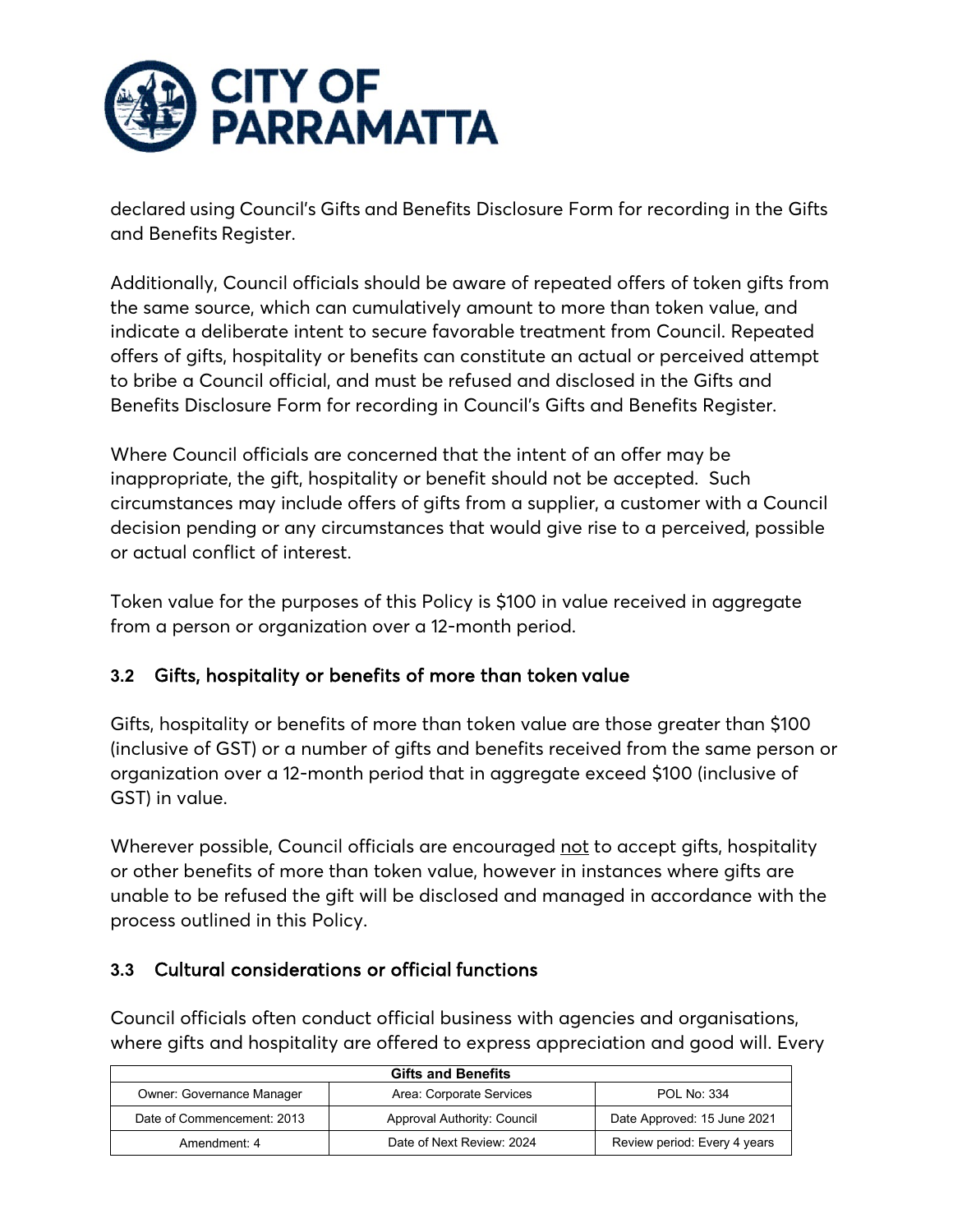

effort should be undertaken to ensure that gifts or benefits are refused with a proper explanation, courtesy and due regard to cultural sensitivities. In instances where such offers are unable to be refused or returned as it may be considered offensive or cause embarrassment; gifts must be reported using the Gifts and Benefit Disclosure Form and surrendered to Council for appropriate action, and legitimate invitations of hospitality will not be seen as a breach of this Policy or Code of Conduct.

As per Sections 6.9 & 6.10 of the Code of Conduct, some items regardless of their value are not considered to be of token or nominal value. These include, but are not limited to:

- tickets to major sporting events (such as international matches or matches in national sporting codes);
- corporate hospitality at a corporate facility at major sporting events;
- free or discounted products or services for personal use provided on terms that are not available to the general public;
- the frequent use of facilities such as gyms;
- use of holiday homes;
- artworks; and
- free or discounted travel.

These items, if offered, must be refused.

On occasion however, and as a demonstration of Council's recognition and support for the contributions that local clubs make to the community, the Mayor, Councillors and Chief Executive Officer or their delegate may attend local community and sporting events, including for professional and semi-professional level sporting teams for the purpose of performing their official function in accordance with Clause 6.2 of the Code of Conduct. This does not include invitations to functions and events hosted by suppliers or third parties.

Where conducting official business, the Lord Mayor or Administrator, Councillors and Chief Executive Officer or their delegate may attend work related functions to further the business interests of Council. This does not include an invitation to an event (such as sporting or otherwise), where a business conversation took place.

| <b>Gifts and Benefits</b>  |                             |                              |
|----------------------------|-----------------------------|------------------------------|
| Owner: Governance Manager  | Area: Corporate Services    | <b>POL No: 334</b>           |
| Date of Commencement: 2013 | Approval Authority: Council | Date Approved: 15 June 2021  |
| Amendment: 4               | Date of Next Review: 2024   | Review period: Every 4 years |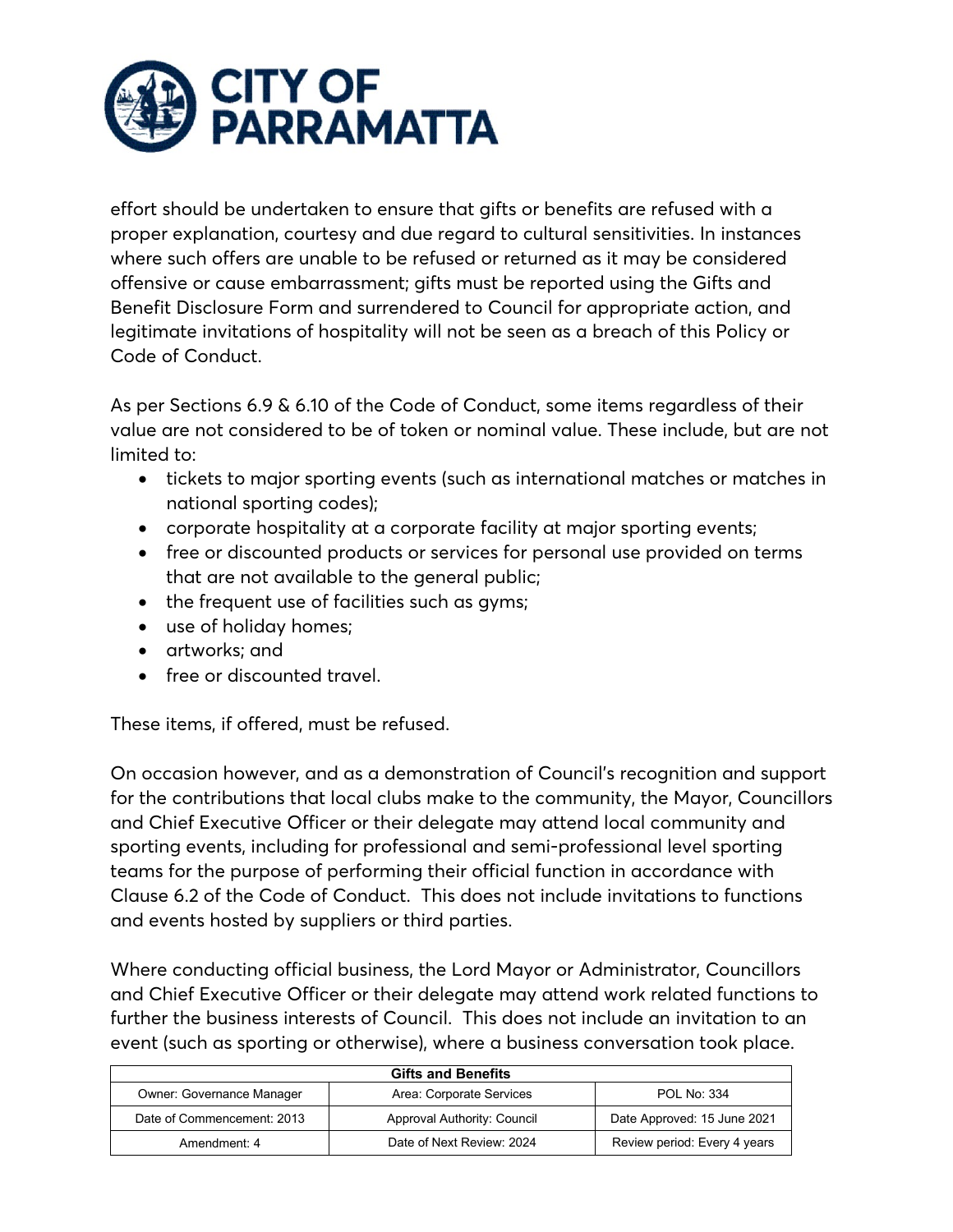

Any legitimate invitation is in recognition of their official roles as Council officials. Attendance at such events will not be seen as a breach of this Policy or Code of Conduct, provided Council officials act in accordance with their responsibilities under the Code.

## Official and Ceremonial Gifts and Goodwill

Organisations or individuals may offer official / ceremonial gifts of goodwill to the Council. In such circumstances it is reasonable for official representatives of the Council to accept official gifts on behalf of Council. Such gifts shall be considered the property of the Council and may be displayed in an appropriate and secure location for public viewing.

# 3.4 Accepting modest hospitality at work meetings

There is no requirement to declare receipt of modest hospitality that is provided by another agency or individual as part of normal work related activities including the provision of modest beverages and food at interviews, business meetings, conferences and seminars.

# 3.5 Accepting free or subsidised hospitality at work related social functions

Frequent social interactions that involve the provision of hospitality can undermine the professional nature of a relationship and could give rise to a future conflict of interest. Attendance at events in a representative capacity that involve official duties can be accepted, where attendance directly benefits the Council. Any event attended in an official capacity should be declared in the Gifts and Benefits Register. Attendance at events should be consistent with the functions and objectives of Council and benefit the Council as a whole.

## 3.6 Prizes and incentive schemes

Council officials must not enter competitions or receive incentives (such as additional frequent flyer points), gifts or prizes sponsored by persons or

| <b>Gifts and Benefits</b>        |                             |                              |
|----------------------------------|-----------------------------|------------------------------|
| <b>Owner: Governance Manager</b> | Area: Corporate Services    | <b>POL No: 334</b>           |
| Date of Commencement: 2013       | Approval Authority: Council | Date Approved: 15 June 2021  |
| Amendment: 4                     | Date of Next Review: 2024   | Review period: Every 4 years |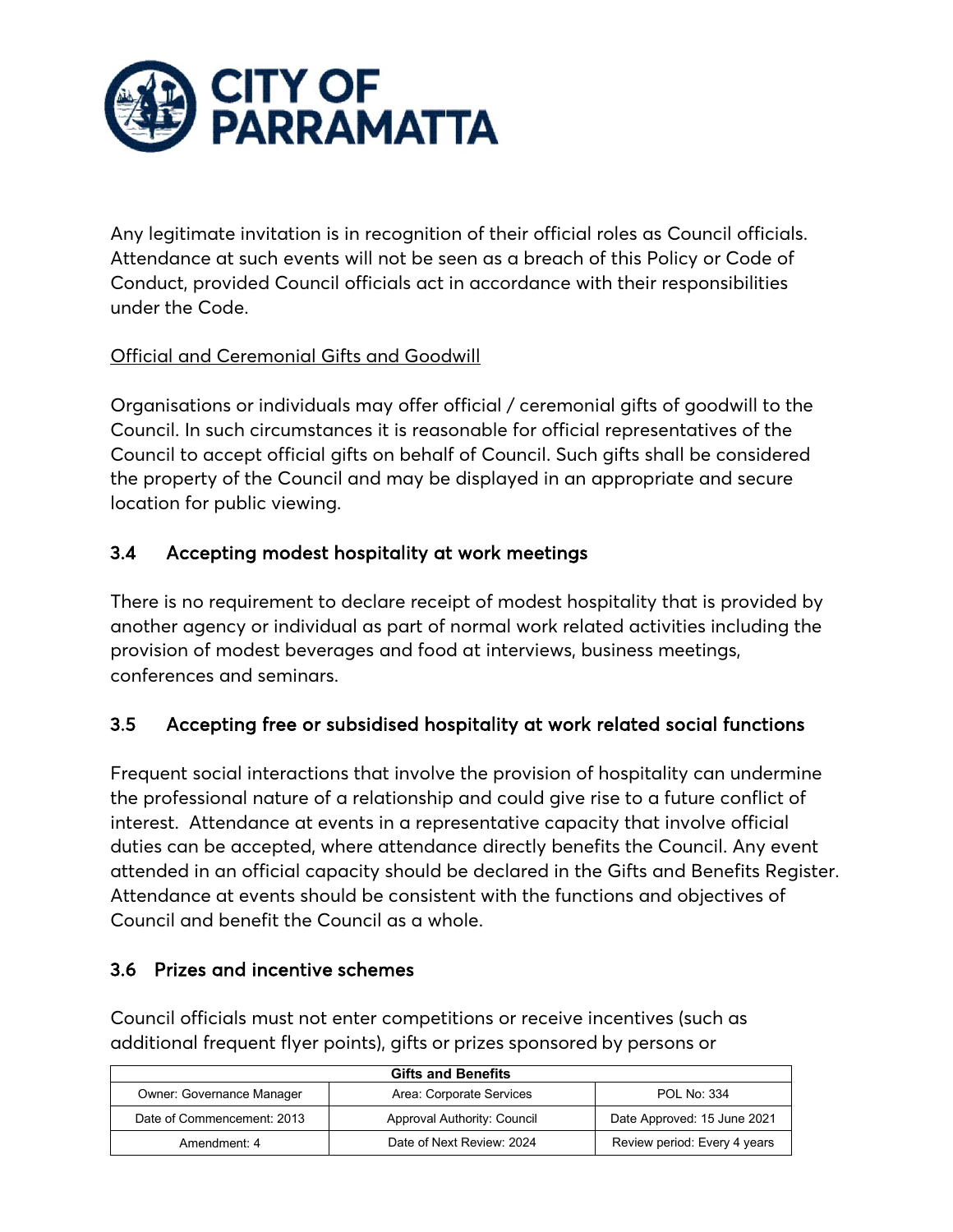

organisations that have business dealings with Council. Any prizes or incentives that may create a sense of obligation and affect their discretionary judgement as a Council official should be avoided. Instances where this occurs should be recorded in the Gifts and Benefits Register.

Receipt of an unexpected prize win, such as a lucky door prize or similar gift, while attending a function, conference or seminar in an official capacity should be disclosed in Council's Gifts and Benefits Register. All gifts and benefits given to Council officials in their official capacity are technically the property of Council and must be surrendered.

## 3.7 Gift, hospitality or benefit process

- All offers irrespective of whether they were rejected or accepted must be reported using Council's Gifts and Benefit Disclosure Form (see attached) for recording on the Gifts and Benefits Register.
- Offers that have been received will be actioned at the discretion of the Governance Manager, and may be disposed of, returned or redistributed.
- The Governance Manager will monitor the Gifts and Benefits Register and all Gift and Benefit Disclosure forms completed by Council officials.

## 3.8 Return and disposal of gifts or benefits of more than token value

If a gift or benefit of value is to be returned in person, this should preferably be done in the presence of a witness. Details of the circumstances and details of the nature and value of such gift or benefit must be entered into the Gifts and Benefits Register. Similarly, offers of hospitality that have more than a token value should be courteously refused and also included on the Gifts and Benefits Register.

If a gift or benefit is received by a Council official, which should not be accepted by the Council official and cannot reasonably be returned to the donor, the gift or benefit must be disposed of by Council in a transparent manner.

| <b>Gifts and Benefits</b>        |                             |                              |
|----------------------------------|-----------------------------|------------------------------|
| <b>Owner: Governance Manager</b> | Area: Corporate Services    | <b>POL No: 334</b>           |
| Date of Commencement: 2013       | Approval Authority: Council | Date Approved: 15 June 2021  |
| Amendment: 4                     | Date of Next Review: 2024   | Review period: Every 4 years |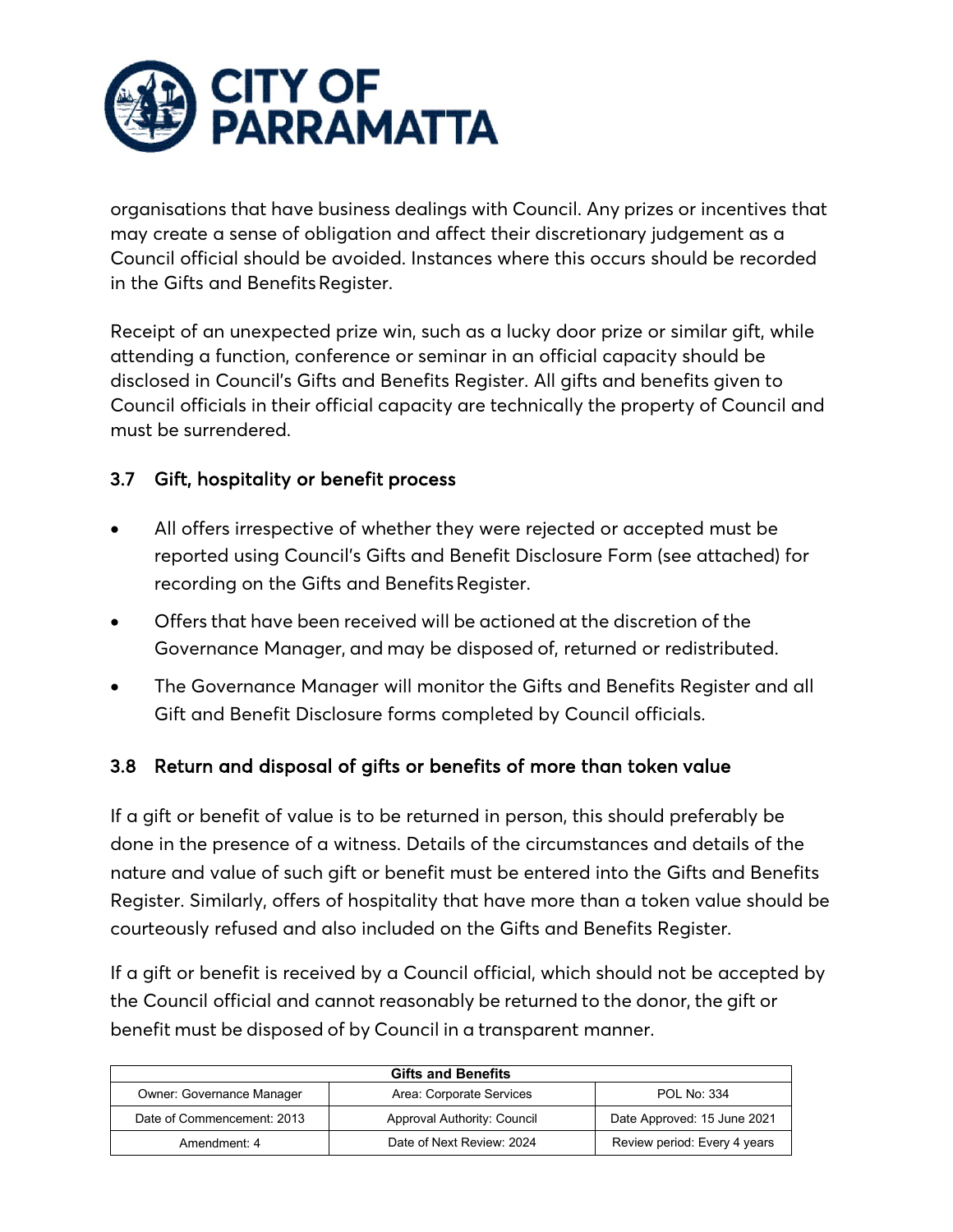

Some options for the management of the gift or benefit include:

- a) sharing the gift amongst all staff (such as perishable items)
- b) donation to the Council Social Club (for non-perishable items or gifts of alcohol)
- c) the running of a raffle or an auction with the proceeds going to a charity.

The preferred method of disposal will be at the discretion of the Chief Executive Officer.

## 3.9 Restrictions on acceptance by certain Council officials

Council officials, who are involved in exercising regulatory and procurement processes, are prohibited under any circumstances to accept gifts, hospitality and benefits of any kind, where the staff are dealing with persons seeking a decision from Council, or who have sought a decision from Council.

Council officials who fall within this category include Town Planners, Development Assessment Officers, Compliance Officers such as Rangers and Parking Control Officers and staff who are involved in procurement and tendering (including the evaluation of tenders or other proposals), leasing functions or disposal of assets.

Any offer of a gift or benefit made by an external party in an actual or perceived attempt to bribe a Council official must be refused, and the offer disclosed in the Gifts and Benefits Disclosure Form and recorded in Council's Gifts Register.

# 3.10 Restrictions on Accepting travel and accommodation for work related functions

Any offer of free or subsidised travel and accommodation to attend a meeting or conference either as a participant or presenter must demonstrate a benefit to the Council. There cannot be a connection between the operation of the Council and

| <b>Gifts and Benefits</b>        |                             |                              |
|----------------------------------|-----------------------------|------------------------------|
| <b>Owner: Governance Manager</b> | Area: Corporate Services    | <b>POL No: 334</b>           |
| Date of Commencement: 2013       | Approval Authority: Council | Date Approved: 15 June 2021  |
| Amendment: 4                     | Date of Next Review: 2024   | Review period: Every 4 years |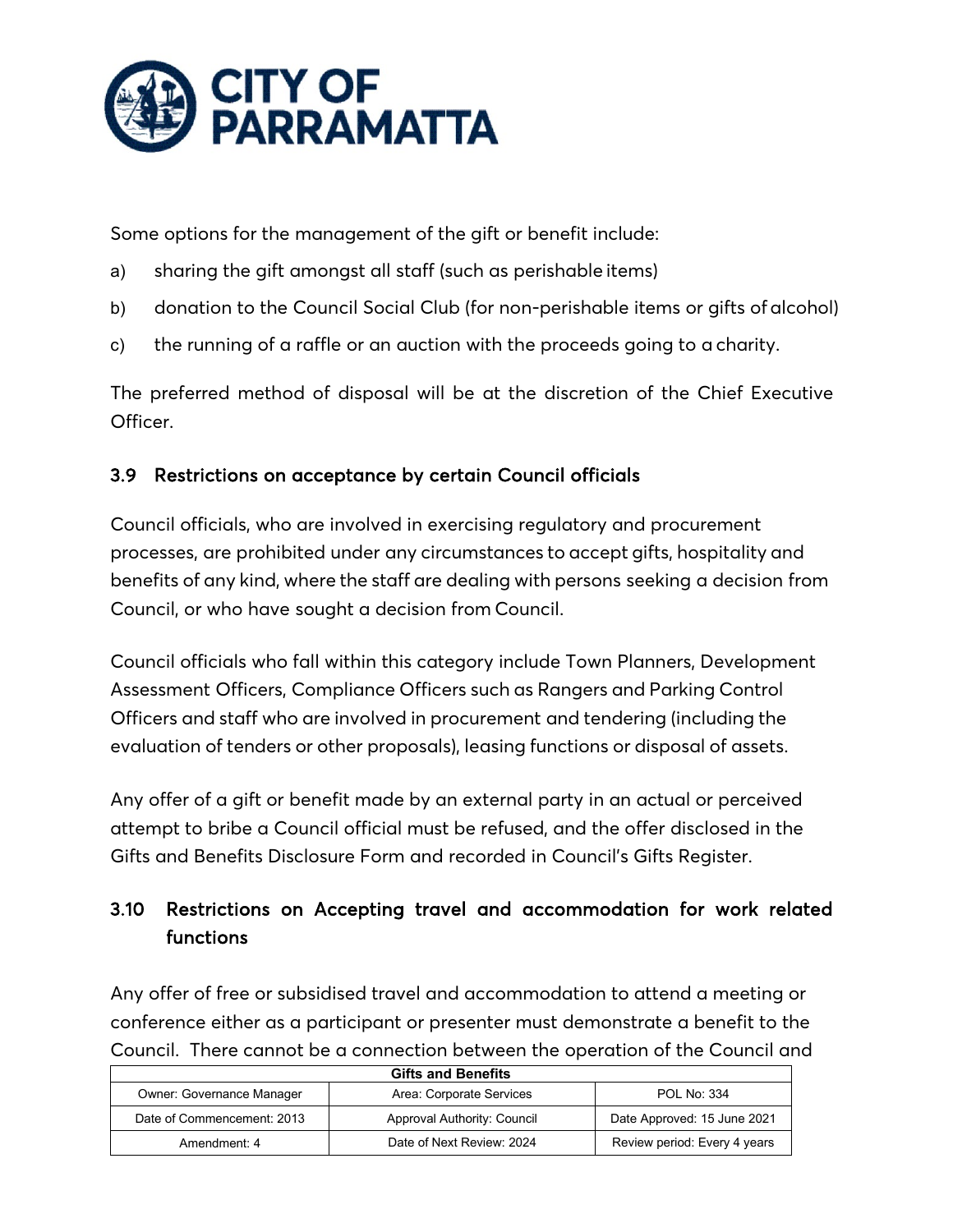

the contractor offering the benefit. Chief Executive Officer approval must be sought prior to acceptance of the benefit and the acceptance registered in the Gifts and Benefits register.

# 3.11 Any Council official who is offered a bribe must refuse to accept the offer and immediately report the incident

The official must refuse to accept any gift or benefit that you the official believes is being offered as a bribe or inducement for the official to act in a particular way or make a particular decision. Council officials must report any such incident immediately to the Chief Executive Officer and the Chief Executive Officer is to report any incidents to the Lord Mayor. In some circumstances, it may be deemed appropriate to report the matter to police. The Chief Executive Officer has a legislative responsibility to report any possible corrupt conduct to the Independet Commission Against Corruption (ICAC) under the *ICAC Act 1988* Section 11.

If an official becomes aware of another Council Official soliciting gifts or benefits or accepting bribes, the official must report the fact or suspicion to the Chief Executive Officer. Action taken will be in accordance with Council's Code of Conduct and Procedures for the Administration of the Model Code of Conduct.

## 3.12 Accepting gifts of money is strictly prohibited in all circumstances

Accepting offers of money or cash like gifts is never acceptable regardless of the circumstances. Such a gift would almost definitely be perceived as an attempt at bribery.

| <b>Gifts and Benefits</b>        |                             |                              |
|----------------------------------|-----------------------------|------------------------------|
| <b>Owner: Governance Manager</b> | Area: Corporate Services    | <b>POL No: 334</b>           |
| Date of Commencement: 2013       | Approval Authority: Council | Date Approved: 15 June 2021  |
| Amendment: 4                     | Date of Next Review: 2024   | Review period: Every 4 years |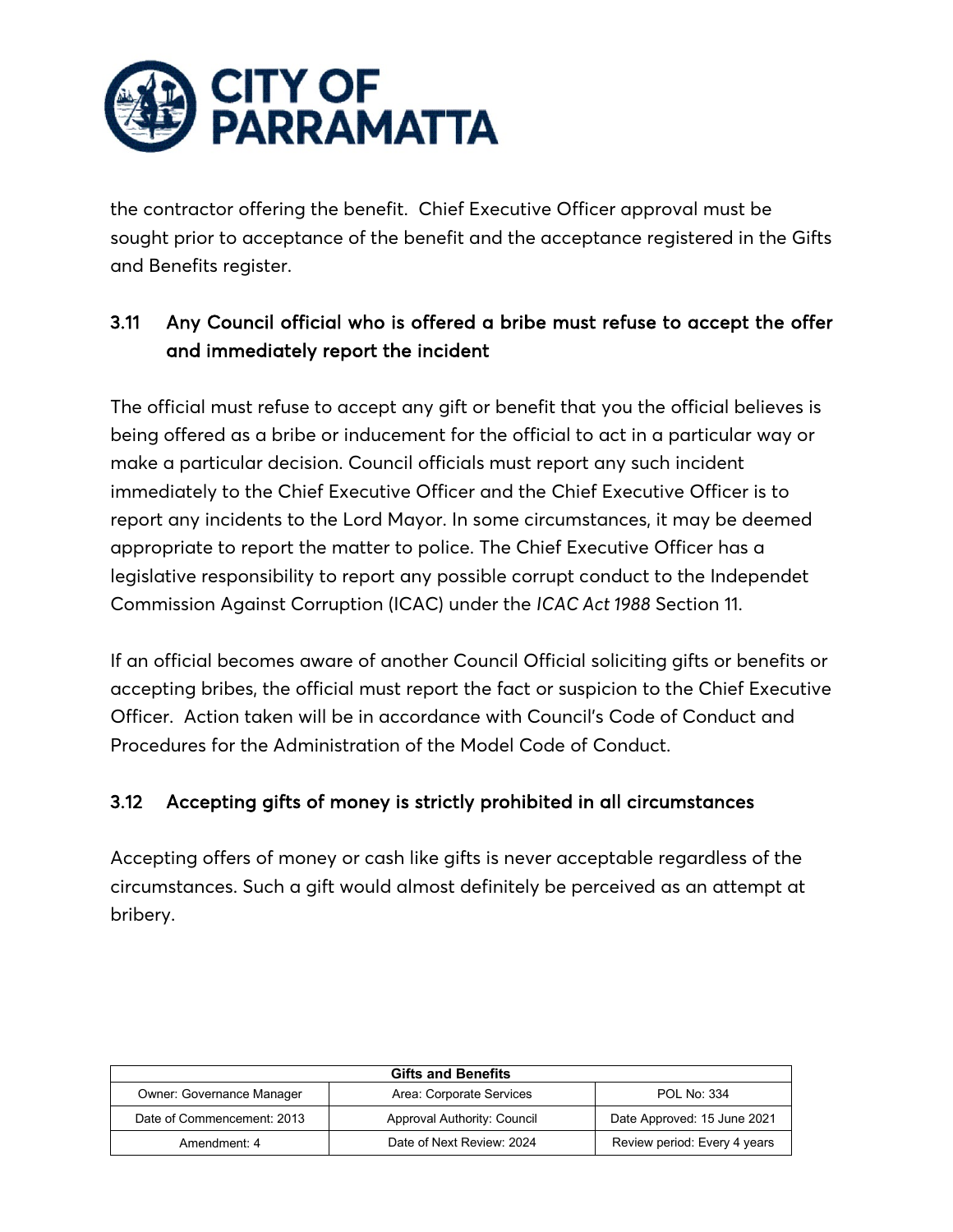

## 3.13 Inadvertent acceptance of gifts of appreciation or gratitude above nominal value

In circumstances where a gift or benefit with a value greater than the nominal value is inadvertently accepted by Council officials and cannot easily be returned, it must immediately be declared. These circumstances could arise, for example, if a wrapped gift was received and not opened in the presence of the giver; gifts accepted for cultural, protocol or other reasons where returning the gift would be inappropriate; anonymous gifts; gifts that are delivered or received by mail; and gifts given in a public forum where attempts to refuse or return the gift would cause significant embarrassment or offence.

# 3.14 Giving gifts or benefits to other agencies or officials

There may be occasions when it is appropriate for Council officials to give gifts or benefits to individuals from other public or private bodies, such as a modest token of appreciation or a presentation of a gift for protocol reasons. Permission for the giving of gifts or benefits by Council officials must be obtained from the Chief Executive Officer.

# 3.15 Donations of complimentary tickets

On occasion, Council receives donations of complimentary tickets to local community or sporting events with the intention that they be distributed to the local community or disadvantaged groups. When complimentary tickets are received by Council officials they are to be immediately provided to the Chief Executive Officer who will determine distribution to community groups. The Lord Mayor and Chief Executive Officer will distribute those tickets as appropriate.

## 3.16 Breaches of this Policy

Any breaches of this Policy could constitute a possible act of misconduct, and may

| <b>Gifts and Benefits</b>  |                             |                              |
|----------------------------|-----------------------------|------------------------------|
| Owner: Governance Manager  | Area: Corporate Services    | <b>POL No: 334</b>           |
| Date of Commencement: 2013 | Approval Authority: Council | Date Approved: 15 June 2021  |
| Amendment: 4               | Date of Next Review: 2024   | Review period: Every 4 years |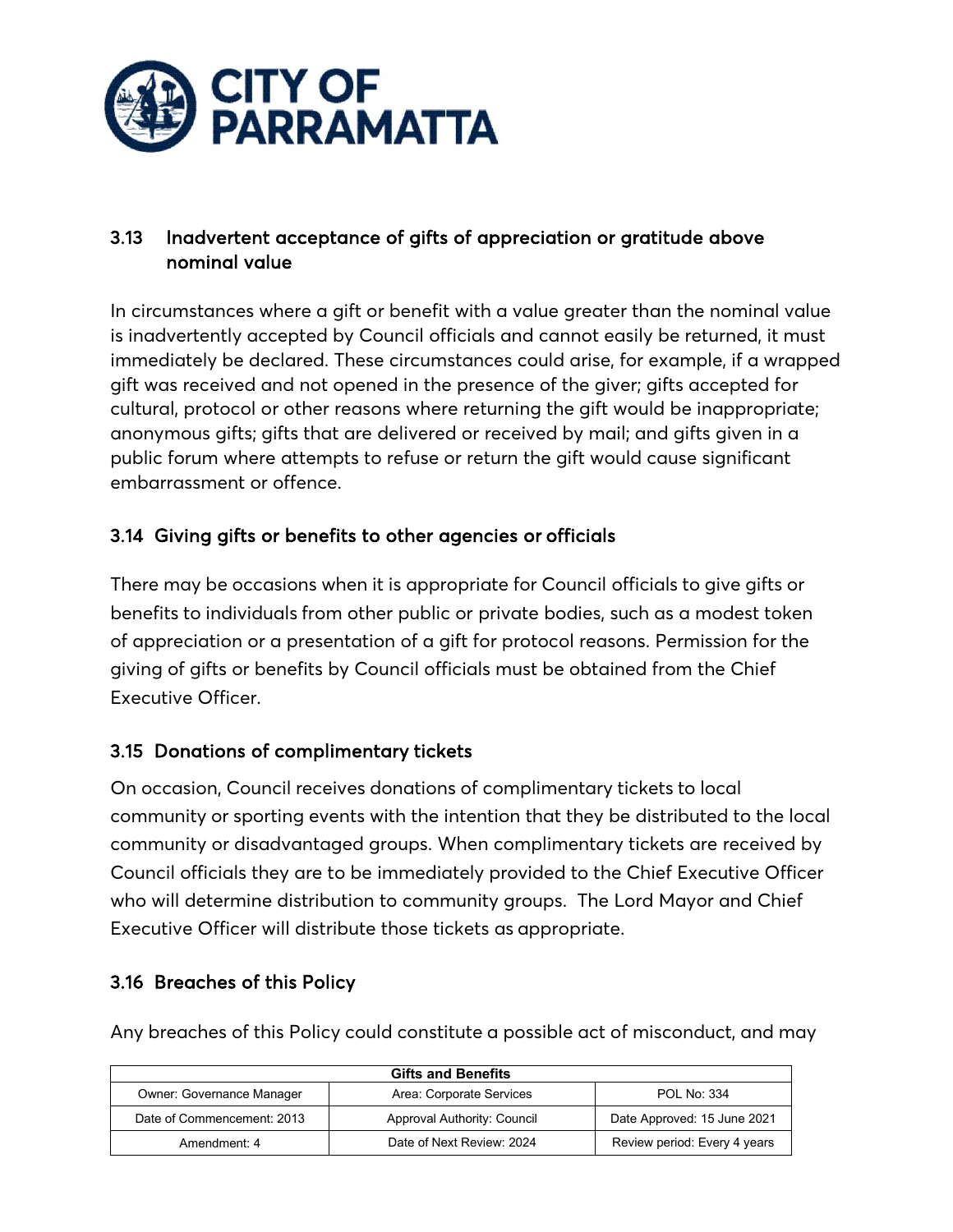

lead to disciplinary action under the Code of Conduct. Serious breaches by Council officials such as soliciting, or attempt to solicit, or knowingly accepting a bribe, will be reported to the Lord Mayor or Chief Executive Officer for referral to the ICAC.

## 4. Related Resources

#### **4.1** Legislation

- *Local Government Act 1993*
- *Local Government (General) Regulation 2005*
- *Independent Commission Against Corruption Act1988*

## **4.2** Associated Documents

- Code of Conduct
- Gift and Benefit Disclosure Form
- Disclosures by Councillors and Designated Persons
- Gifts and Benefits Register
- Fraud and Corruption Prevention Policy
- Procurement Policy
- Statement of Business Ethics

## **4.3** Definitions

| Benefit | A benefit includes instances of preferential treatment, hospitality,                |
|---------|-------------------------------------------------------------------------------------|
|         | privileged access or favours offered in relation to work activities.                |
|         | Examples include invitations to sporting, cultural and social events                |
|         | or point accrual for discount and loyalty programs if used for<br>personal benefit. |
| Bribe   | A gift, hospitality or benefit offered to or solicited by a public official to      |
|         | influence that person to act in a particular way.                                   |

| <b>Gifts and Benefits</b>        |                             |                              |
|----------------------------------|-----------------------------|------------------------------|
| <b>Owner: Governance Manager</b> | Area: Corporate Services    | <b>POL No: 334</b>           |
| Date of Commencement: 2013       | Approval Authority: Council | Date Approved: 15 June 2021  |
| Amendment: 4                     | Date of Next Review: 2024   | Review period: Every 4 years |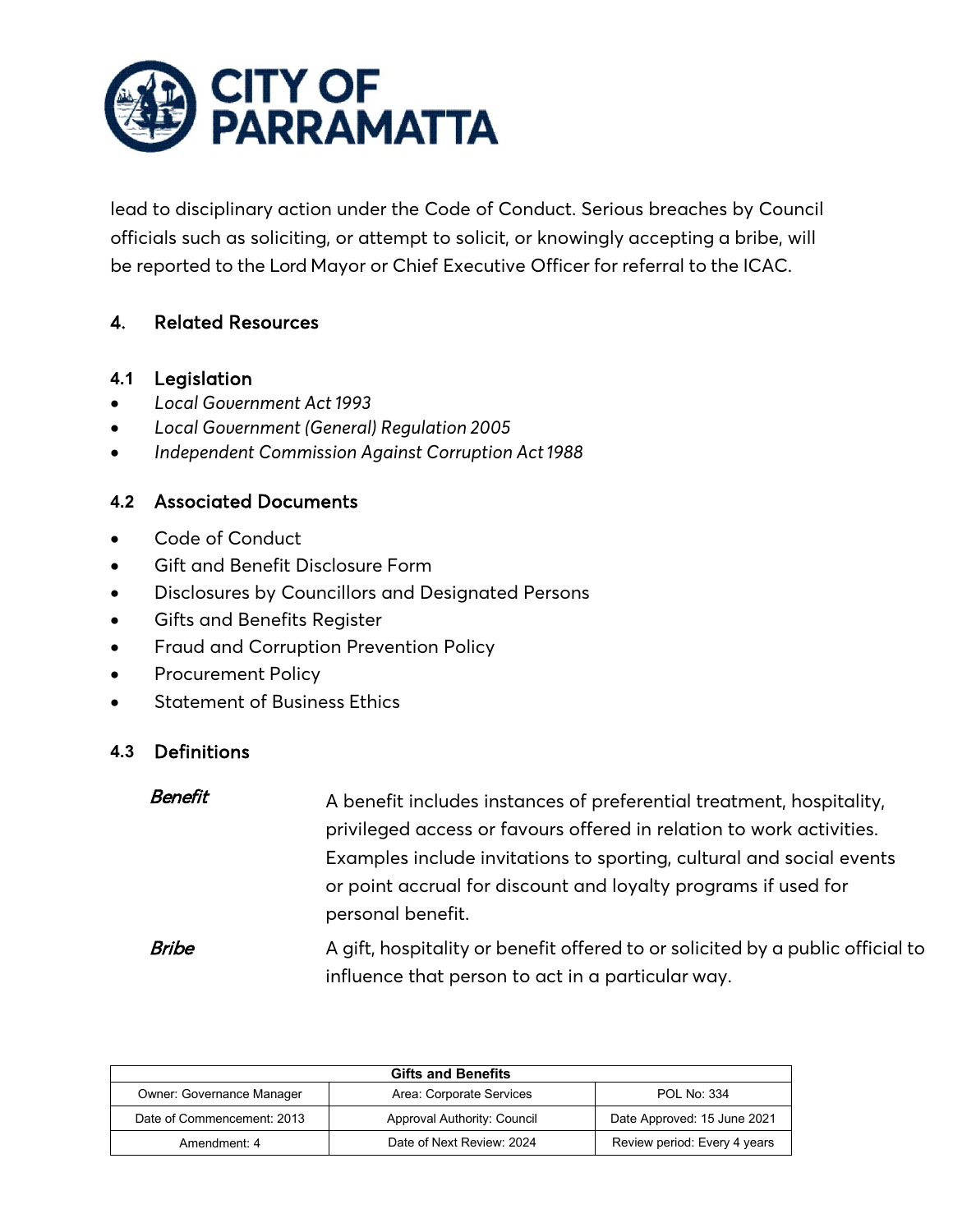

| Cash-like gift                                                       | A cash-like gift includes, but is not limited to, gift vouchers, lottery<br>tickets, credit cards, debit cards with credit on them, prepayments<br>such as phone or internal credit, membership or entitlements to<br>discounts.                                                                                                                                                                                                                                                                                             |
|----------------------------------------------------------------------|------------------------------------------------------------------------------------------------------------------------------------------------------------------------------------------------------------------------------------------------------------------------------------------------------------------------------------------------------------------------------------------------------------------------------------------------------------------------------------------------------------------------------|
| Ceremonial gift                                                      | An official gift from one agency to another agency, eg<br>commemorative plaque from an overseas delegation.                                                                                                                                                                                                                                                                                                                                                                                                                  |
| <b>Conflict of Interest</b>                                          | Any private or personal interest which could influence or be perceived<br>to influence a person in the performance of their public or professional<br>duties                                                                                                                                                                                                                                                                                                                                                                 |
| Council official                                                     | Includes all Councillors, staff and contractors of the City of Parramatta<br>Council. It includes temporary staff, private contractors, Conduct<br>reviewers, consultants and volunteers having employee functions or acting<br>in an employee capacity on behalf of Council.                                                                                                                                                                                                                                                |
| Cumulative gift                                                      | Repeated offers of token gifts from the same source, which can<br>cumulatively amount to more than token value.                                                                                                                                                                                                                                                                                                                                                                                                              |
| Gifts,<br>hospitality and<br>benefits of more<br>than token<br>value | Gifts, hospitality and benefits that have more than a token value<br>include, but are not limited to, tickets to major state or international<br>sporting events (such as state or international cricket matches or<br>matches in other national sporting Codes (including the NRL, AFL,<br>FFA, NBL)), corporate hospitality at a corporate facility at major<br>sporting events, discounted products for personal use, the frequent<br>use of facilities such as gyms, use of holiday homes, free or<br>discounted travel. |
| Hospitality                                                          | Hospitality includes offers of food, drink and entertainment at<br>events and activities involving workers and external organisations or<br>individuals, during or in relation to work activities. This includes<br>hospitality provided outside of normal working hours in relation to<br>work activities.                                                                                                                                                                                                                  |

| <b>Gifts and Benefits</b>  |                             |                              |  |  |  |
|----------------------------|-----------------------------|------------------------------|--|--|--|
| Owner: Governance Manager  | Area: Corporate Services    | <b>POL No: 334</b>           |  |  |  |
| Date of Commencement: 2013 | Approval Authority: Council | Date Approved: 15 June 2021  |  |  |  |
| Amendment: 4               | Date of Next Review: 2024   | Review period: Every 4 years |  |  |  |